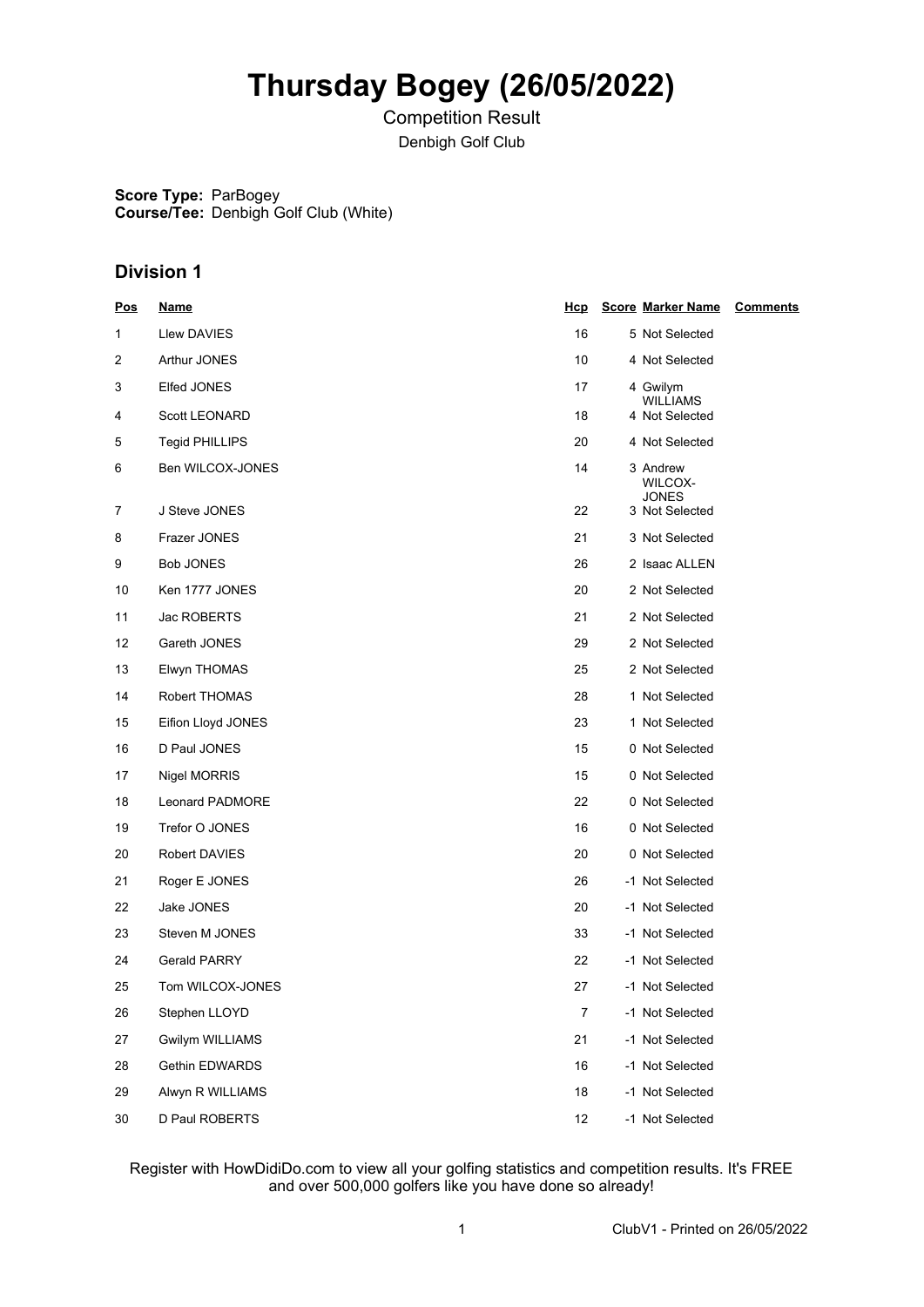#### **Score Type: Course/Tee:** ParBogey Denbigh Golf Club (White)

### **Division 1**

| <u>Pos</u> | <u>Name</u>            | <u>Hcp</u>        | <b>Score Marker Name</b> | <b>Comments</b> |
|------------|------------------------|-------------------|--------------------------|-----------------|
| 31         | Alan BROOKE            | 16                | -1 Not Selected          |                 |
| 32         | Tony DAVIES            | 16                | -1 Not Selected          |                 |
| 33         | Andrew WILCOX-JONES    | 25                | -1 Not Selected          |                 |
| 34         | Dilwyn Wad ROBERTS     | 17                | -1 Not Selected          |                 |
| 35         | <b>Brian McBRIDE</b>   | $12 \overline{ }$ | -2 Not Selected          |                 |
| 36         | <b>Chris HARNESS</b>   | 30                | -2 Not Selected          |                 |
| 37         | Nathan SHAKES          | 22                | -2 Not Selected          |                 |
| 38         | R Gareth WILLIAMS      | 15                | -2 Not Selected          |                 |
| 39         | Kyle MORRIS            | 19                | -2 Not Selected          |                 |
| 40         | Craig STUBBS           | 25                | -3 Not Selected          |                 |
| 41         | Steve CALLAN           | 21                | -3 Not Selected          |                 |
| 42         | Kimi EVANS             | 12                | -3 Not Selected          |                 |
| 43         | Dilwyn ROBERTS         | 23                | -3 Not Selected          |                 |
| 44         | Owain WILLIAMS         | 17                | -3 Not Selected          |                 |
| 45         | Emlyn PIERCE           | 24                | -3 Not Selected          |                 |
| 46         | David G ROBERTS        | 10                | -3 Not Selected          |                 |
| 47         | John Dryhurst ROBERTS  | 20                | -3 Not Selected          |                 |
| 48         | <b>Stewart CLARKE</b>  | 14                | -3 Not Selected          |                 |
| 49         | Eric HOWELLS           | 16                | -3 Not Selected          |                 |
| 50         | John Arwel JONES       | 34                | -3 Not Selected          |                 |
| 51         | Alwyn WILLIAMS         | 36                | -3 Not Selected          |                 |
| 52         | Fred JONES             | 23                | -4 Not Selected          |                 |
| 53         | <b>Gwilym PIERCE</b>   | 22                | -4 Not Selected          |                 |
| 54         | Gary ASHTON            | 24                | -4 Not Selected          |                 |
| 55         | Alwyn JONES            | 37                | -4 Not Selected          |                 |
| 56         | <b>Richard SNELSON</b> | 29                | -5 Not Selected          |                 |
| 57         | Peter HOWLAND          | 27                | -5 Not Selected          |                 |
| 58         | Arwel Wyn JONES        | 10                | -5 Not Selected          |                 |
| 59         | Arwyn WILLIAMS         | 33                | -5 Not Selected          |                 |
| 60         | Paul SMITH             | 22                | -6 Not Selected          |                 |
| 61         | Nigel ROXBURGH         | $\overline{7}$    | -6 Not Selected          |                 |
| 62         | Daniel O'SULLIVAN      | 21                | -6 Not Selected          |                 |
| 63         | <b>Jack ROBERTS</b>    | $\overline{4}$    | -6 Not Selected          |                 |
| 64         | Derry MORRIS           | 16                | -7 Not Selected          |                 |
| 65         | Harri WILLIAMS         | 19                | -7 Not Selected          |                 |

Register with HowDidiDo.com to view all your golfing statistics and competition results. It's FREE and over 500,000 golfers like you have done so already!